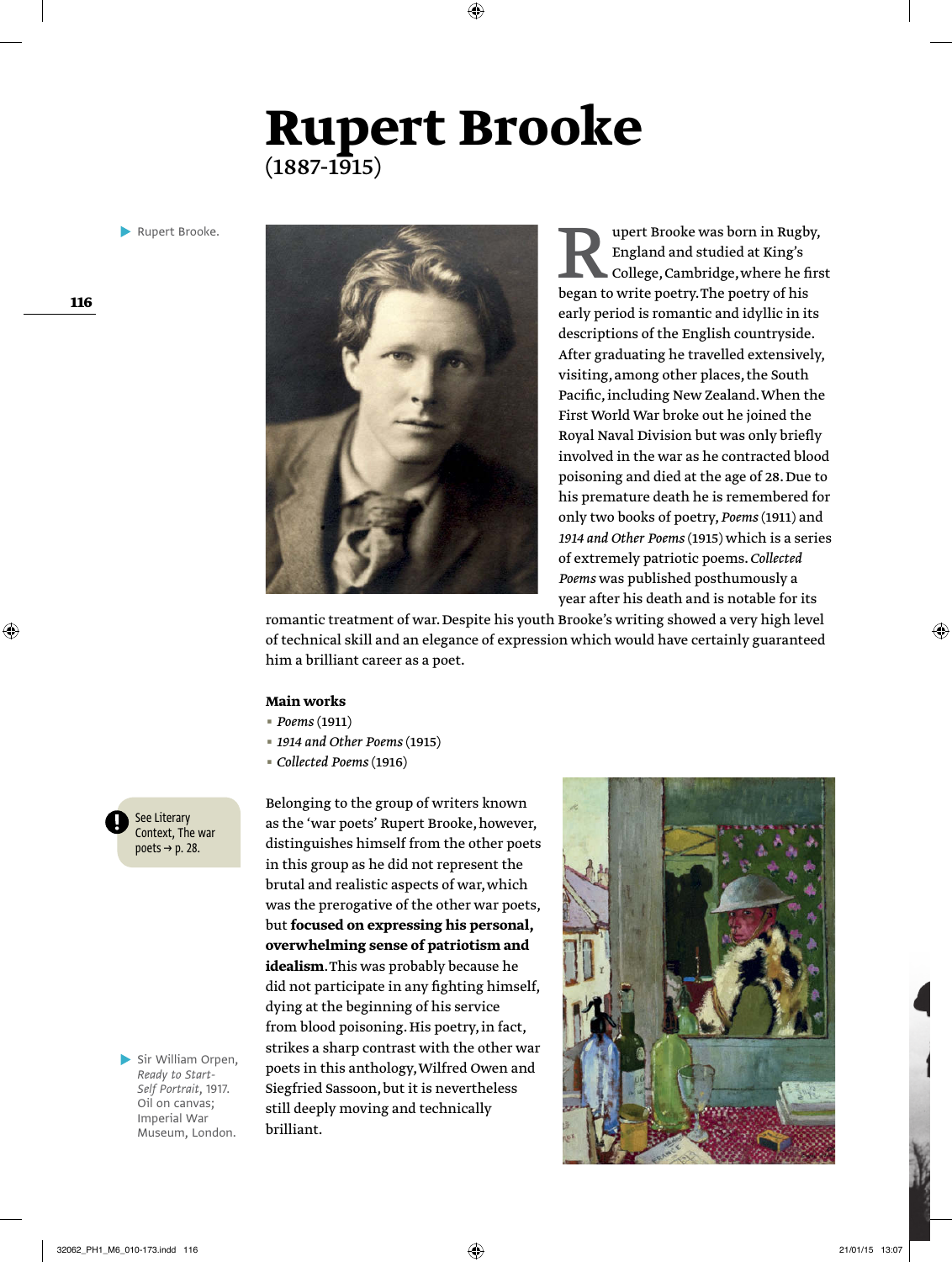# **'The Soldier'** (1915)

Seen as one of the most patriotic poems in the English language in this sonnet the poet seems to meditate on his own death, almost as if he foresaw its imminence. Yet he seems to find solace from his 'Englishness' and the fact that even death cannot take this away from him.

### Before reading

❶ The First World War was one of the first wars to be reported by journalists and photographers on a wide scale and these people brought the horrors of war closer to home, to the families left behind. The new weapons used and the horrors of gas also meant that those soldiers who did manage to survive returned home not just with physical injuries but often suffering from trauma

and psychological consequences. These post-traumatic consequences, however, often received little sympathy from doctors and were rarely talked about in public. Why, do you think? Discuss in groups and then relate to the rest of the class.

❷ Now read and listen to the poem 'The Soldier' and state how you feel this poem differs from the new attitudes towards war which were growing at the time.

## **'The Soldier'**

 If I should die, think only this of me: That there's some corner of a foreign field That is forever England. There shall be In that rich earth a richer dust concealed $^{\scriptscriptstyle 1}$ ;

5 A dust whom England bore<sup>2</sup>, shaped<sup>3</sup>, made aware<sup>4</sup>, Gave, once, her flowers to love, her ways to roam $^{\mathrm 5}$ , A body of England's breathing English air, Washed by the rivers, blest $\mathfrak s$  by suns of home.

And think, this heart, all evil shed<sup>7</sup> away,

10 A pulse in the eternal mind, no less Gives somewhere back the thoughts by England given; Her sights and sounds; dreams happy as her day; And laughter, learnt of friends; and gentleness, In hearts at peace, under an English heaven.

|    | CD 3 - TR 07 |  |
|----|--------------|--|
| ıν | MP3 19       |  |

- **1. dust concealed:**  polvere nascosto.
- **2. bore:** generò.
- **3. shaped:** formato **4. made aware:** rese
- consapevole.
- **5. ways to roam:**  strade da esplorare. **6. blest (blessed):**
- beato.
- **7. shed:** liberato.
- Soldiers of the Yorkshire Regiment on the march. Battle of the Broodseinde Reidge, World War I.



**117**